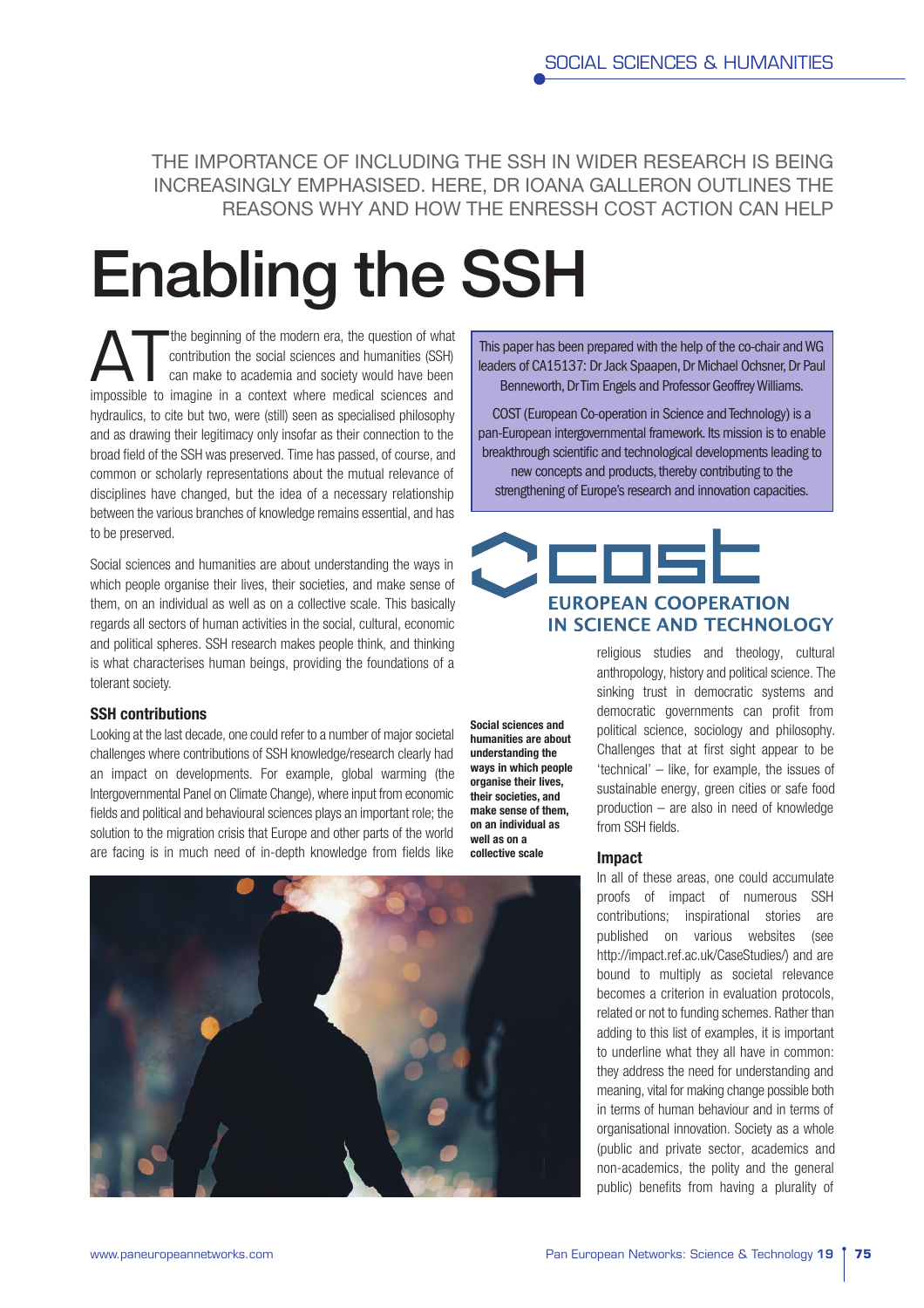voices asking the hard questions about where we are going with modern scientific advances, even if this renders certain positions uncomfortable and certain decisions difficult to justify and to further support.

#### H2020

When Horizon 2020 was announced, the policy of 'embedding' the SSH seemed inspired, to a certain extent, by such a philosophy. Scientists were supposed to not only co-operate in tackling societal challenges but also to put questions and solutions into a larger framework which was related to a more complex understanding of human beings, of their interconnections and aspirations – something the SSH have always been good at.

The recent monitoring report shows that the results are quite far from what was expected. Funding remains quite unevenly distributed between 'hard' and 'soft' sciences, while the scholars involved represent only a small part of the broad spectrum of SSH disciplines. And what the report fails to take into consideration is the effect of the embedding policy on national and even regional streams of funding, an aspect that adds to the feeling that the SSH have lost rather than prospered during the last two years. At least in some cases, Horizon 2020 was a source of inspiration for the conception of research strategies at these levels, so that the funding of the SSH was similarly related to their possibility to contribute (and, in many cases, to serve as handmaidens) to projects originated and led by scientists from other areas and disciplines.

That scientists from one field can render services to the research in another is not in itself a bad thing; 'equal benefit' may, in many cases, be wishful thinking rather than a sustainable goal. But there is no reciprocity, on the whole, and while the SSH are called upon to become embedded in projects rooted in other sciences, the *vice versa* was never thought of. Combined with the financial crisis which has hit budgets dedicated to research and higher education quite hard, the ambitious interdisciplinary vision about projects where 'hard' and 'human' sciences co-operate to solve the day's problems has become something of a nightmare for many SSH specialists.

# Two cultures

So, how can the situation be redressed? Clearly, collaboration between STEM and SSH felds

Input from economic felds and political and behavioural sciences plays an important role in addressing global warming



doesn't come naturally, as was already noticed by Charles P Snow in his famous 1959 essay about the 'Two Cultures'; globally, in academia, true collaboration is rarer than pragmatic co-operation, and the interdisciplinarity (of teams) relies rather on the multidisciplinarity (of researchers). Interdisciplinary collaboration needs time and effort, and there are methods to facilitate that. But a radical shift in policy is also much needed, not only to integrate SSH scholars from the outset – in the preparation of the calls as well as in the assessment of the proposals – but so as to give back to scientists from all disciplines the power to decide what to research and how; after all, scientific autonomy is ultimately about the freedom to set questions for research. This is not a plea for a new ivory tower, because the other side of this coin is that researchers have to do this in a responsible way and show a genuine engagement with society's major challenges. After all, we are living in a knowledge-based society.

That is why the SSH must be enabled to fully participate in such a 'new deal', should it come into force. This means fostering better mutual knowledge and lower fragmentation within SSH fields and beyond, because both aspects aliment the actual lack of perception of the SSH relevance to the academia and contribute to the marginalisation of these disciplines in large research programmes. And while it is difficult for SSH fields to speak with one voice (and, in our view, unwanted because the real wealth of SSH felds is variety), SSH can become more effective if they are more aware of their commonalities and trends, and address their strengths and weaknesses in a more integrated way. This will lead to greater benefits for both themselves and the entirety of academia and society.

# Structuring and networking

To contribute to such a structuring movement, networking is key, and a new COST Action – European Network for Research Evaluation in Social Sciences and Humanities (ENRESSH) – proposes to bring together different strands of work that are currently developing in various parts of Europe, dedicated to SSH research evaluation.